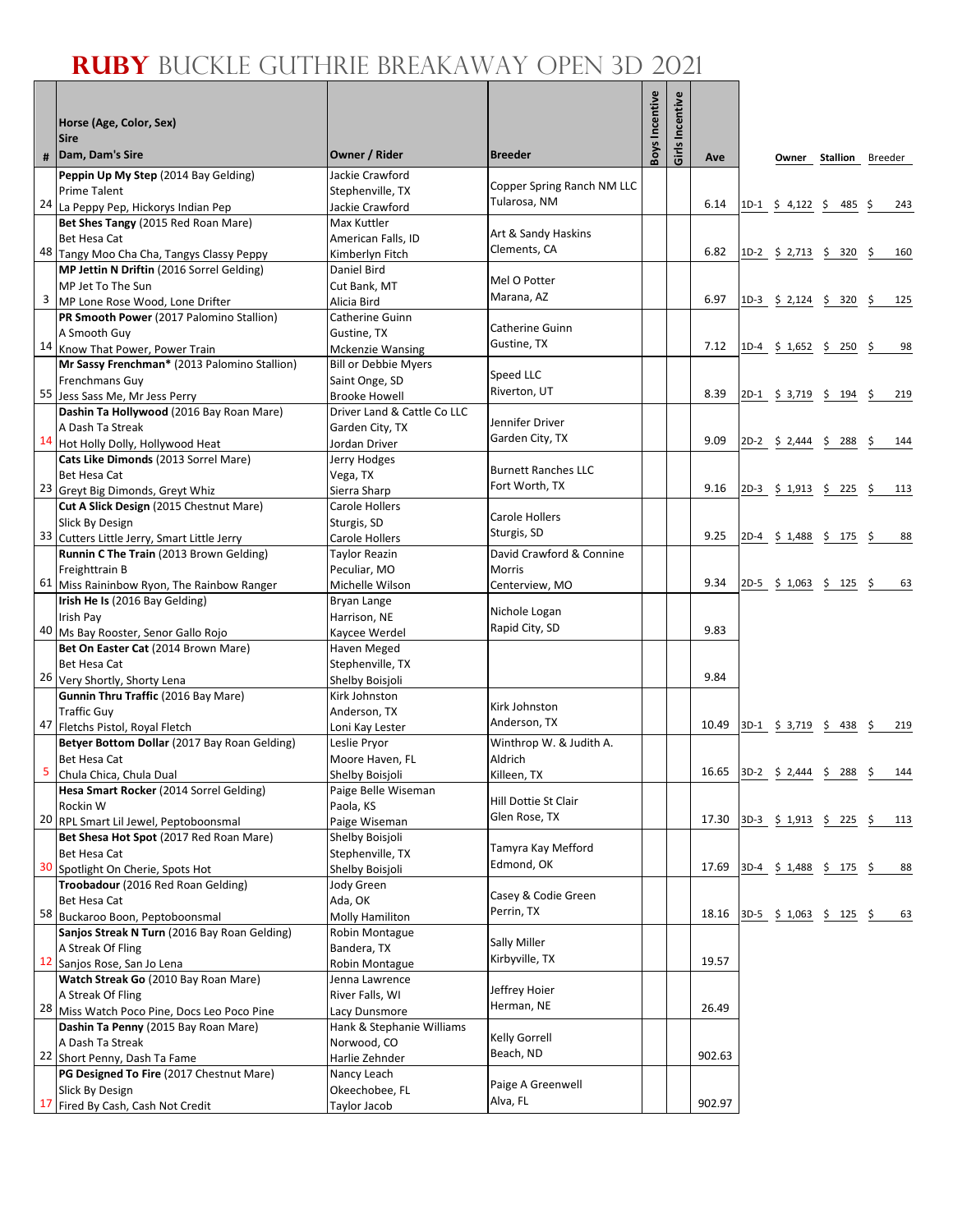## **Ruby** Buckle Guthrie Breakaway Open 3D 2021

|    | Horse (Age, Color, Sex)<br><b>Sire</b>                   |                                 |                                         | Boys Incentive | Girls Incentive |        |
|----|----------------------------------------------------------|---------------------------------|-----------------------------------------|----------------|-----------------|--------|
| #  | Dam, Dam's Sire                                          | Owner / Rider                   | <b>Breeder</b>                          |                |                 | Ave    |
|    | Hesa Good Bet (2012 Sorrel Gelding)                      | Charlesworth Ranch Company      |                                         |                |                 |        |
|    | Bet Hesa Cat                                             | Marathon, TX                    | <b>Bret Bussey</b>                      |                |                 |        |
| 4  | Puro Blanco, Dual Pep                                    | Emilee Charlesworth             | Guin, AL                                |                |                 | 903.21 |
|    | SC Off Your Rocker (2013 Sorrel Mare)                    | Sarah Angelone                  | Camilla Brandon                         |                |                 |        |
|    | Rockin W                                                 | Lipan, TX                       | Tryon, NC                               |                |                 |        |
|    | 62 Smart Tenina, Smart Little Jerry                      | Sarah Angelone                  |                                         |                |                 | 903.50 |
|    | Sanjos Streak N Turn (2016 Bay Roan Gelding)             | Robin Montague                  |                                         |                |                 |        |
|    | A Streak Of Fling                                        | Bandera, TX                     | Sally Miller                            |                |                 |        |
|    | 52 Sanjos Rose, San Jo Lena                              | Robin Montague                  | Kirbyville, TX                          |                |                 | 903.69 |
|    | RJ Miss Gracie Gal (2017 Red Roan Mare)                  | Shelby Scott                    | Rande S Pace                            |                |                 |        |
|    | Guys Eye Paint                                           | Bellevue, TX                    | Provo, UT                               |                |                 |        |
|    | 13 Vegas Cindy Hancock, My Guy Hancock                   | Shelby Scott                    |                                         |                |                 | 903.73 |
|    | SnickelFritz Fling (2009 Bay Gelding)                    | Mose Hebbert                    | Mose Hebbert                            |                |                 |        |
|    | A Streak Of Fling                                        | Hyannis, NE                     | Hyannis, NE                             |                |                 |        |
|    | 27 Snickelfritz Gal, Snickelfritz Jake                   | <b>Randus Sheets</b>            |                                         |                |                 | 903.90 |
|    | Rob Em Smooth (2015 Buckskin Gelding)                    | Jordan Bassett/Elayne Nevill    | Shane & Hope Sickler                    |                |                 |        |
|    | A Smooth Guy                                             | Dewey, AZ                       | Gladstone, ND                           |                |                 | 903.91 |
|    | 35 Robin Meade, Dash Ta Fame                             | Kelsey Treharne                 |                                         |                |                 |        |
|    | Blazin Nonstop (2013 Bay Mare)                           | Amberley Snyder                 | Jacob Robyn                             |                |                 |        |
|    | Blazin Jetolena                                          | Elk Ridge, UT                   | Carmine, TX                             |                |                 | 904.18 |
|    | 56 Amelias Nonstop, Furyofthewind                        | Autumn Snyder                   |                                         |                |                 |        |
|    | Streakin Lil Wayne* (2014 Bay Roan Stallion)             | Tricia Aldridge                 | <b>Monica Mcclung</b>                   |                |                 |        |
|    | A Streak Of Fling<br>45 Lady Bug Biankus, Our Hush Money | Sanger, TX<br>Mckenzie Wansing  | May, OK                                 |                |                 | 904.25 |
|    | A Smooth Arrow (2016 Bay Gelding)                        | <b>Bill or Debbie Myers</b>     |                                         |                |                 |        |
|    | A Smooth Guy                                             | Saint Onge, SD                  | Bill & Debbie Myers                     |                |                 |        |
| 5  | Hot April Colours, Hot Colours                           | <b>Brooke Howell</b>            | Saint Onge, SD                          |                |                 | 904.28 |
|    | Heza Smooth Jet (2016 Sorrel Gelding)                    | DeAnn Morgan                    |                                         |                |                 |        |
|    | A Smooth Guy                                             | Stephenville, TX                | <b>Bill &amp; Debbie Myers</b>          |                |                 |        |
|    | 31 Miss T Bar Two, Hot Colours                           | DeAnn Morgan                    | Saint Onge, SD                          |                |                 | 904.28 |
|    | Mucho Suave (2016 Buckskin Gelding)                      | Maesa Kummer                    |                                         |                |                 |        |
|    | A Smooth Guy                                             | Briggsdale, CO                  | Maesa Kummer                            |                |                 |        |
|    | 16 Fergies Fling, A Streak Of Fling                      | Maesa Kummer                    | Briggsdale, CO                          |                |                 | 904.29 |
|    | Smooth Ruby Jean (2013 Bay Mare)                         | Cindy Wright                    |                                         |                |                 |        |
|    | A Smooth Guy                                             | Westville, FL                   | <b>Barlow Livestock</b>                 |                |                 |        |
| 6  | Fame Ta Throw, Dash Ta Fame                              | Maggie Carter                   | Gillette, WY                            |                |                 | 904.31 |
|    | She Pays The Piper (2015 Sorrel Mare)                    | TK & Lainee Sampson             |                                         |                |                 |        |
|    | Irish Pay                                                | Interior, SD                    | Thomas & Lainee Sampson                 |                |                 |        |
|    | 59 NF French Kizzi, Frenchmans Guy                       | Lainee Sampson                  | Interior, SD                            |                |                 | 904.36 |
|    | Epic Coco (2015 Gray Gelding)                            | Dawn Higgins                    |                                         |                |                 |        |
|    | Epic Leader                                              | Loving, NM                      | Schiller Ranch LLC                      |                |                 |        |
|    | 54 Cfour Black Easter, Darkelly                          | Tauna Alcorn                    | <b>College Station, TX</b>              |                |                 | 904.41 |
|    | Shawne Streakin Jet (2015 Bay Roan Stallion)             | Shawne Streakin Jet LLC         |                                         |                |                 |        |
|    | A Streak Of Fling                                        | Valentine, NE                   | Lisa O'Rourke-Fulton                    |                |                 |        |
| 1  | Wild Shawne Lace, Shawne Bug                             | Ceri Ward                       | Valentine, NE                           |                |                 | 904.49 |
|    | Goodbye Tax Man (2015 Gray Gelding)                      | Kallee Munns                    |                                         |                |                 |        |
|    | The Goodbye Lane                                         | Promontory, UT                  | Kallee Cross Munns                      |                |                 |        |
|    | 21 JHS Tax Hawk, Skye Dee Dash                           | Kallee Munns                    | Snowville, UT                           |                |                 | 904.57 |
|    | Heza Fiery Fling (2015 Bay Roan Stallion)                | <b>Delancey Enterprises LLC</b> |                                         |                |                 |        |
|    | A Streak Of Fling                                        | Chevenne, WY                    | <b>Ashley Hamrick</b>                   |                |                 |        |
|    | 18 Shezafirenbully, Bully Bullion                        | Raegen Delancey                 | Webster Springs, WV                     |                |                 | 904.64 |
|    | Coats Guys Astreakin (2014 Buckskin Mare)                | Larry Coats                     |                                         |                |                 |        |
|    | Frenchmans Guy                                           | San Angelo, TX                  | Larry Coats                             |                |                 |        |
|    | 43 Streakin Form, Rare Form                              | Alicia Bird                     | San Angelo, TX                          |                |                 | 904.67 |
|    | Lil Famous Winner (2015 Black Mare)                      | David Howlett                   |                                         |                |                 |        |
|    | <b>Winners Version</b>                                   | Delta, UT                       | Charles L Heaton                        |                |                 |        |
|    | 39 PC Legal Spice, Dash Ta Fame                          | McKensy Topham                  | Saratoga Springs, UT                    |                |                 | 904.69 |
|    | Dial A Blazin Bunny (2016 Brown Gelding)                 | Julia Clark                     |                                         |                |                 |        |
|    | Blazin Jetolena                                          | Rolling Fork, MS                | Julia R Ewing-Clark<br>Rolling Fork, MS |                |                 |        |
| 49 | Bullys Dialed In, Bully Bullion                          | Maggie Carter                   |                                         |                |                 | 904.71 |

**<u>Owner</u> Stallion Breeder**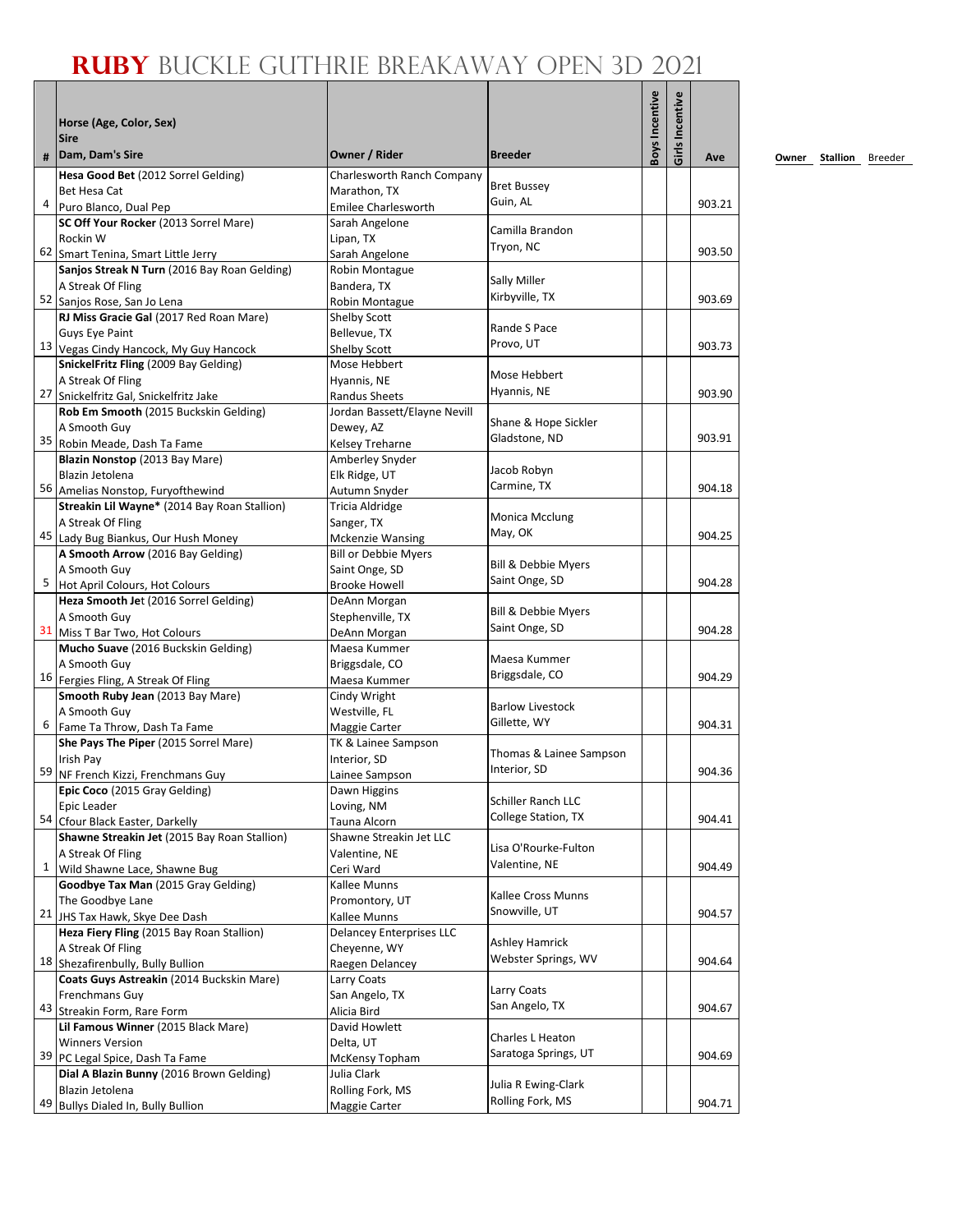## **Ruby** Buckle Guthrie Breakaway Open 3D 2021

|                | Horse (Age, Color, Sex)                                                              |                                          |                                         | Boys Incentive | Girls Incentive |         |
|----------------|--------------------------------------------------------------------------------------|------------------------------------------|-----------------------------------------|----------------|-----------------|---------|
|                | <b>Sire</b>                                                                          |                                          |                                         |                |                 |         |
| #              | Dam, Dam's Sire                                                                      | Owner / Rider                            | <b>Breeder</b>                          |                |                 | Ave     |
|                | Pay The Broker (2017 Red Roan Gelding)                                               | Kevin & Patricia Charleston              | TK & Lainee Sampson                     |                |                 |         |
|                | Irish Pay<br>63 Broke Whitch, Peptos Blueprint                                       | Reeds, MO                                | Interior, SD                            |                |                 | 904.71  |
|                | Okey Dokey Protegee (2015 Brown Mare)                                                | Emma Charleston<br>Kaitlynn Ochsner      |                                         |                |                 |         |
|                | Shawne Bug Leo                                                                       | Hempstead, TX                            | Lisa Van Winkle                         |                |                 |         |
| 34             | Okey Dokey Doll, Okey Dokey Dale                                                     | Kaitlynn Ochsner                         | Hempstead, TX                           |                |                 | 904.82  |
|                | Fling Me The Cash (2014 Bay Roan Gelding)                                            | Jessica Beck                             | <b>Atwood Quarter Horses Inc</b>        |                |                 |         |
|                | A Streak Of Fling<br>25 SDP Spoonful of Cash, Hes A Peptospoonful                    | Pauls Valley, OK<br>Cadence Crawford     | Kenwood, CA                             |                |                 | 905.31  |
|                | Paid For This Face (2016 Palomino Stallion)                                          | TK & Lainee Sampson                      |                                         |                |                 |         |
|                | Irish Pay                                                                            | Interior, SD                             | Gary & Andrea Peterson                  |                |                 |         |
|                | 50 French Fancy Face, Frenchmans Guy                                                 | Lainee Sampson                           | Rapid City, SD                          |                |                 | 905.53  |
|                | Jess A French Vixen (2014 Buckskin Mare)                                             | April Vernon                             | Christine & Debra Langlois              |                |                 |         |
| 9              | First Down French                                                                    | Morristown, AZ                           | Watsonville, CA                         |                |                 | 906.13  |
|                | Feature Miss Dimples, Feature Mr Jess<br>Designed Ta Reign (2016 Bay Mare)           | April Vernon<br>Jimi Lou Woodward        |                                         |                |                 |         |
|                | Slick By Design                                                                      | Decatur. TX                              | Jimi Lou Woodard                        |                |                 |         |
| 6              | Reign Of Fame, Bully Bullion                                                         | Shyra Cline                              | Weatherford, TX                         |                |                 | 906.42  |
|                | Hesa Catty Colonel (2012 Gray Gelding)                                               | Jakup Bender                             |                                         |                |                 |         |
|                | Bet Hesa Cat                                                                         | Burleson, TX                             | Henry Knox<br>Sedalia, MO               |                |                 |         |
|                | 29 Princess Colonel, Triple Colonel                                                  | Luke Coleman                             |                                         | B              |                 | 907.07  |
|                | Lets Get Rollin (2014 Sorrel Gelding)<br>Blazin Jetolena                             | Jessica Asher<br>Tazewell, TN            | <b>Busby Quarterhorse LLC</b>           |                |                 |         |
| 37             | Rollin Nickie, As Good As Nick Gets                                                  | Ceri Ward                                | Millsap, TX                             |                |                 | 907.08  |
|                | Driftin Thru Traffic (2016 Palomino Mare)                                            | Kirk Johnston                            |                                         |                |                 |         |
|                | <b>Traffic Guy</b>                                                                   | Anderson, TX                             | Kirk Johnston                           |                |                 |         |
|                | 12 Speedywood Blues, Speedywood Cat                                                  | Loni Kay Lester                          | Anderson, TX                            |                |                 | 912.99  |
|                | Paddys Whiskey Guy (2013 Red Roan Gelding)                                           | <b>Stephanie Williams</b>                | Brian & Lisa Fulton                     |                |                 |         |
|                | A Streak Of Fling<br>60 Paddys Lena Whiskey, Paddys Irish Whiskey                    | Norwood, CO<br>Harlie Zehnder            | Valentine, NE                           |                |                 | 913.39  |
|                | Pays To Have Faith (2016 Red Roan Mare)                                              | TK & Lainee Sampson                      |                                         |                |                 |         |
|                | Irish Pay                                                                            | Interior, SD                             | Thomas K Sampson                        |                |                 |         |
| $\mathbf{1}$   | Torias Little Fling, A Streak Of Fling                                               | Lainee Sampson                           | Interior, SD                            |                |                 | 914.73  |
|                | Irish Ivy (2013 Sorrel Mare)                                                         | TK & Lainee Sampson                      |                                         |                |                 |         |
|                | Irish Pay                                                                            | Interior, SD                             | Lucey Quarter Horses<br>Hot Springs, SD | B              |                 | 916.47  |
|                | 32 Ms Bay Rooster, Senor Gallo Rojo<br>Born Ta Be A Cowboy* (2016 Buckskin Stallion) | Cooper Sampson<br>Nichols & Kara Caspers |                                         |                |                 |         |
|                | Sadies Borntoperform                                                                 | New Underwood, SD                        | Arrow Y Ranch                           |                |                 |         |
|                | 38 Boons Drift Girl, PC Boonlacious                                                  | Jessica Caspers                          | Wasta, SD                               |                | G               | 918.13  |
|                | A Streakin Jet Wagon (2016 Sorrel Gelding)                                           | Trisha Shields                           |                                         |                |                 |         |
|                | MP Jet To The Sun                                                                    | Wynnewood, OK                            | Crystalline Gray<br>Stillwater, OK      |                |                 |         |
|                | 53 Juanas Wagon, PYC Paint Your Wagon                                                | Winter Williams                          |                                         |                |                 | 1800.00 |
|                | Bea Bop Olena (2017 Sorrel Mare)<br>Blazin Jetolena                                  | Jana Perry<br>Cut Bank, MT               | Jana L Perry                            |                |                 |         |
| $\overline{2}$ | Brandons Love, Apollo                                                                | Jana Perry                               | Cut Bank, MT                            |                |                 | 9999.00 |
|                | Chris Le Dough (2014 Sorrel Gelding)                                                 | Okelberry Livestock                      |                                         |                |                 |         |
|                | Twoforthedough                                                                       | Goshen, UT                               | David A Whitaker                        |                |                 |         |
| 7              | Dash To A Frenchman, Frenchmans Guy                                                  | Annie Okelberry                          | Taylor, UT                              |                |                 | 9999.00 |
|                | PRsun Smooth (2012 Palomino Gelding)                                                 | Painter Ranch                            | <b>Bill &amp; Debbie Myers</b>          |                |                 |         |
| 8              | A Smooth Guy<br>Misty Moon Lite, Rare Jet                                            | Buffalo, SD                              | Saint Onge, SD                          |                |                 | 9999.00 |
|                | Pays To Have Faith (2016 Red Roan Mare)                                              | Jessica Holmes<br>TK & Lainee Sampson    |                                         |                |                 |         |
|                | Irish Pay                                                                            | Interior, SD                             | Thomas K Sampson                        |                |                 |         |
|                | 10 Torias Little Fling, A Streak Of Fling                                            | Lainee Sampson                           | Interior, SD                            |                |                 | 9999.00 |
|                | RB Prince OfA Guy (2015 Sorrel Gelding)                                              | Ian & Megan Welles                       |                                         |                |                 |         |
|                | <b>Traffic Guy</b>                                                                   | Buffalo, WY                              | <b>Ronny Bumpus</b><br>Lampasas, TX     |                |                 | 9999.00 |
|                | 11 Peppys Sun Princess, Ninas Peppy Doc<br>Hot Irish Twister (2016 Palomino Gelding) | Michelle Alley                           |                                         |                |                 |         |
|                | Irish Pay                                                                            | Lyle or Lapriel Clark<br>Corrinne, UT    | Michael McNulty                         |                |                 |         |
|                | 15 Red Hot Twister, Red Hot Quixote                                                  | Mindy Clark                              | Kamas, UT                               |                |                 | 9999.00 |
|                | Snazzy Lil Dasher (2012 Sorrel Mare)                                                 | Irlbeck Land & Cattle                    |                                         |                |                 |         |
|                | JL Dash Ta Heaven                                                                    | Happy, TX                                | Jud Little                              |                |                 |         |
|                | 17 Snazzy Nazzy, Relagate                                                            | Danielle Irlbeck                         | Ardmore, OK                             |                |                 | 9999.00 |

**<u>Owner</u> Stallion Breeder**